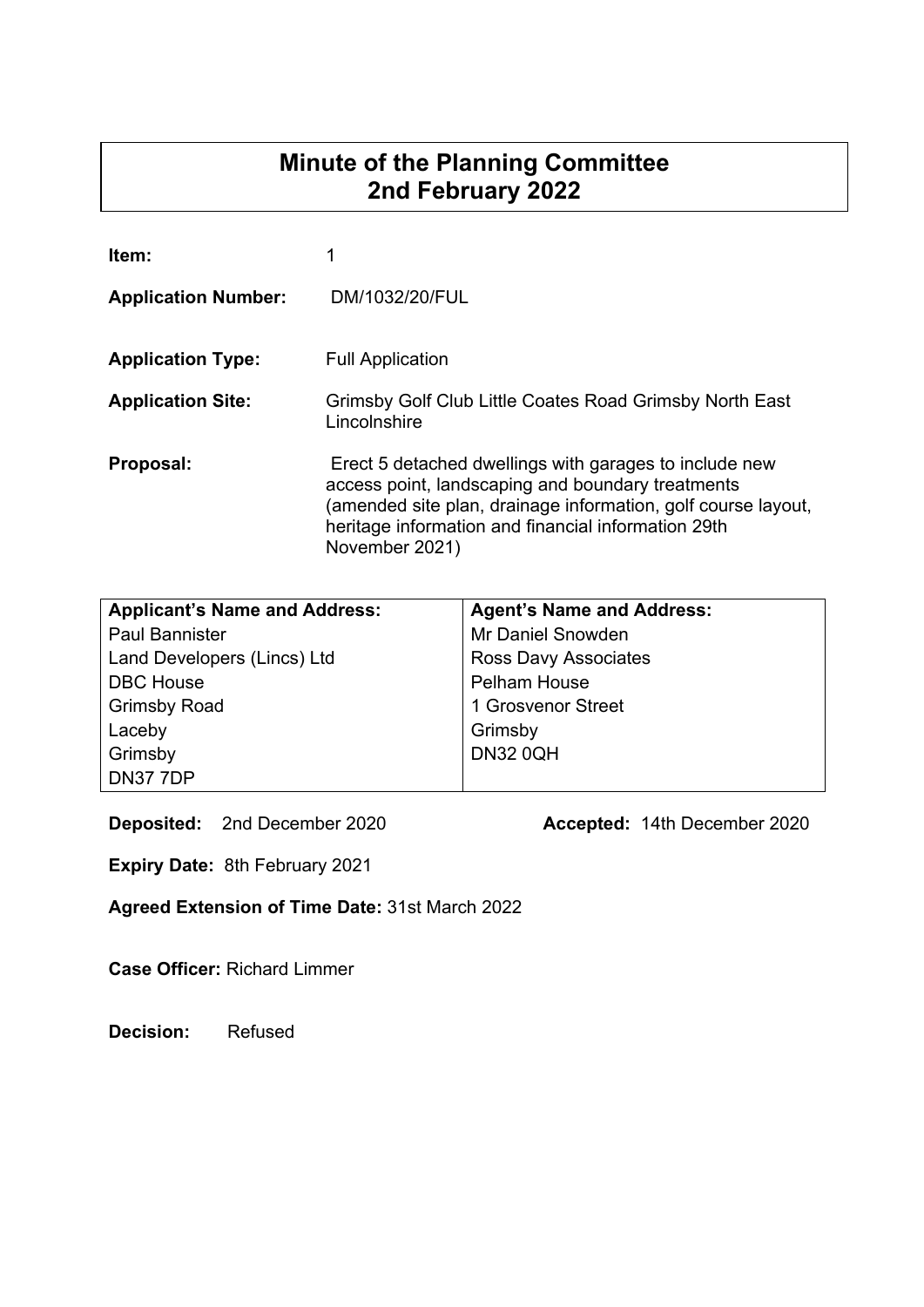- 1 The proposed residential development would result in the loss of open space which is part of the golf course and which is important to the character and visual amenity of the area. The physical development would constitute an unjustified visual intrusion to the detriment of that character and amenity. Moreover it would result in the irreversible loss of land allocated for Sport and Recreation and this loss would be detrimental to community health and well being . As a result the development is contrary to Policies 5, 22 and 43 of the North East Lincolnshire Local Plan 2013-2032 (adopted 2018).
- 2 The development site has not been appropriately assessed in terms of archaeology. Due to the sensitivity of the site there is a need for pre determination site evaluation. This has not been undertaken and as a result there is insufficient evidence to allow for a full consideration of the potential impacts on archaeology contrary to Policy 39 of the North East Lincolnshire Local Plan 2013- 2032 and advice contained in the National Planning Policy Framework.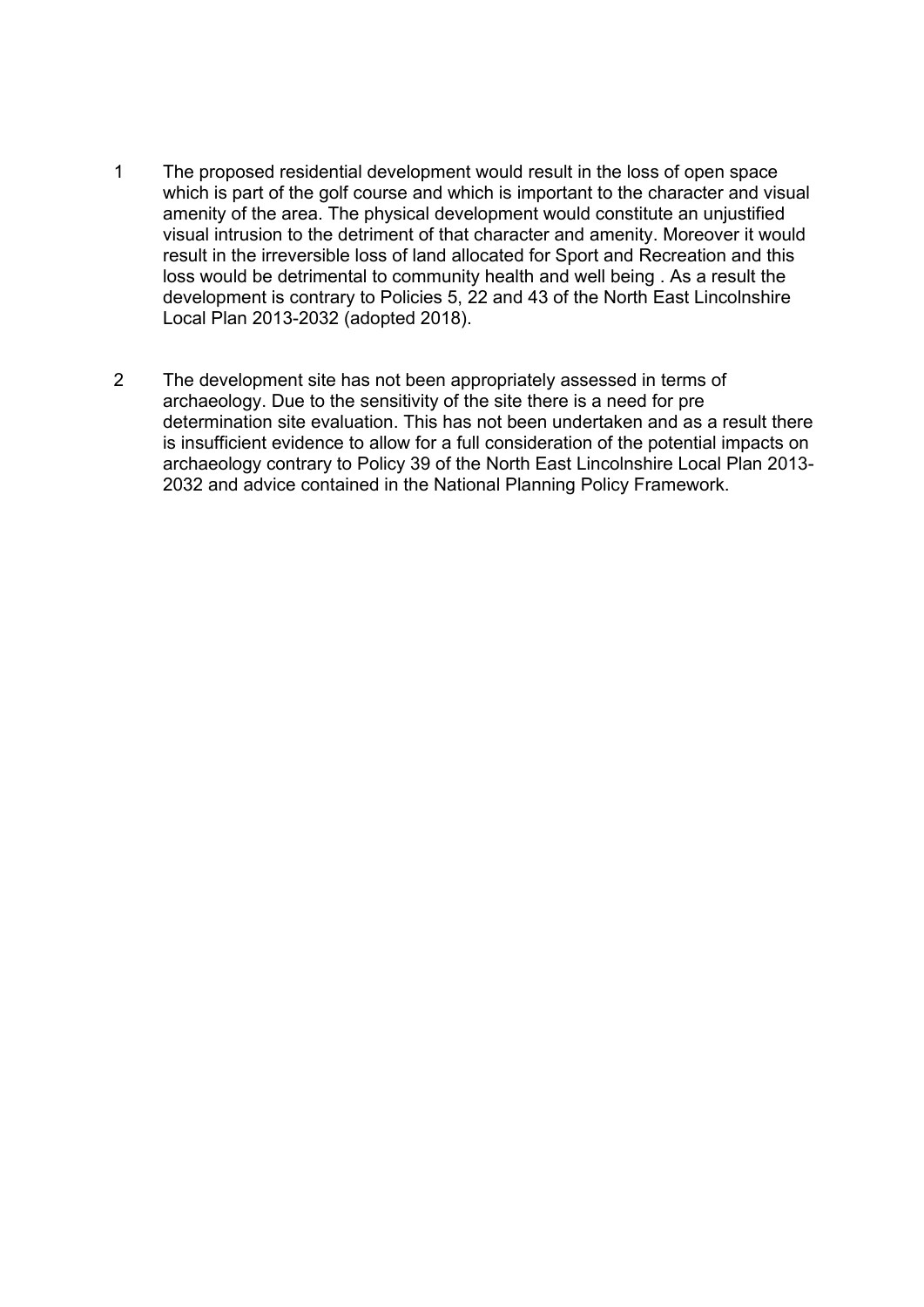| Item:                      | 2                                                                                                                                                                                              |
|----------------------------|------------------------------------------------------------------------------------------------------------------------------------------------------------------------------------------------|
| <b>Application Number:</b> | DM/1167/21/FUL                                                                                                                                                                                 |
| <b>Application Type:</b>   | <b>Full Application</b>                                                                                                                                                                        |
| <b>Application Site:</b>   | Plot 3 Land North Of Main Road Barnoldby Le Beck                                                                                                                                               |
| Proposal:                  | Variation of Condition 2 (Approved Plans) as granted on<br>application DM/1020/20/FUL to regulate the site levels and<br>amend boundary treatments - amended plans and drainage<br>information |

| <b>Applicant's Name and Address:</b> | <b>Agent's Name and Address:</b> |
|--------------------------------------|----------------------------------|
| Mr S Nearney                         | <b>Steve Hanks</b>               |
| 7 Humberston Avenue                  | <b>Flare Visual Ltd</b>          |
| Grimsby                              | The Terrace                      |
| <b>North East Lincolnshire</b>       | <b>Grantham Street</b>           |
| <b>DN36 4SL</b>                      | Lincoln                          |
|                                      | <b>LN2 1BD</b>                   |

**Deposited:** 24th November 2021 **Accepted:** 25th November 2021

**Expiry Date:** 20th January 2022

**Agreed Extension of Time Date:** 

**Case Officer:** Richard Limmer

**Decision:** Approved with Conditions

1 Condition

 The development shall be carried out in accordance with the following plans approved under this planning permission:

 F2966-02E - site location plan F2966-03B - Site plans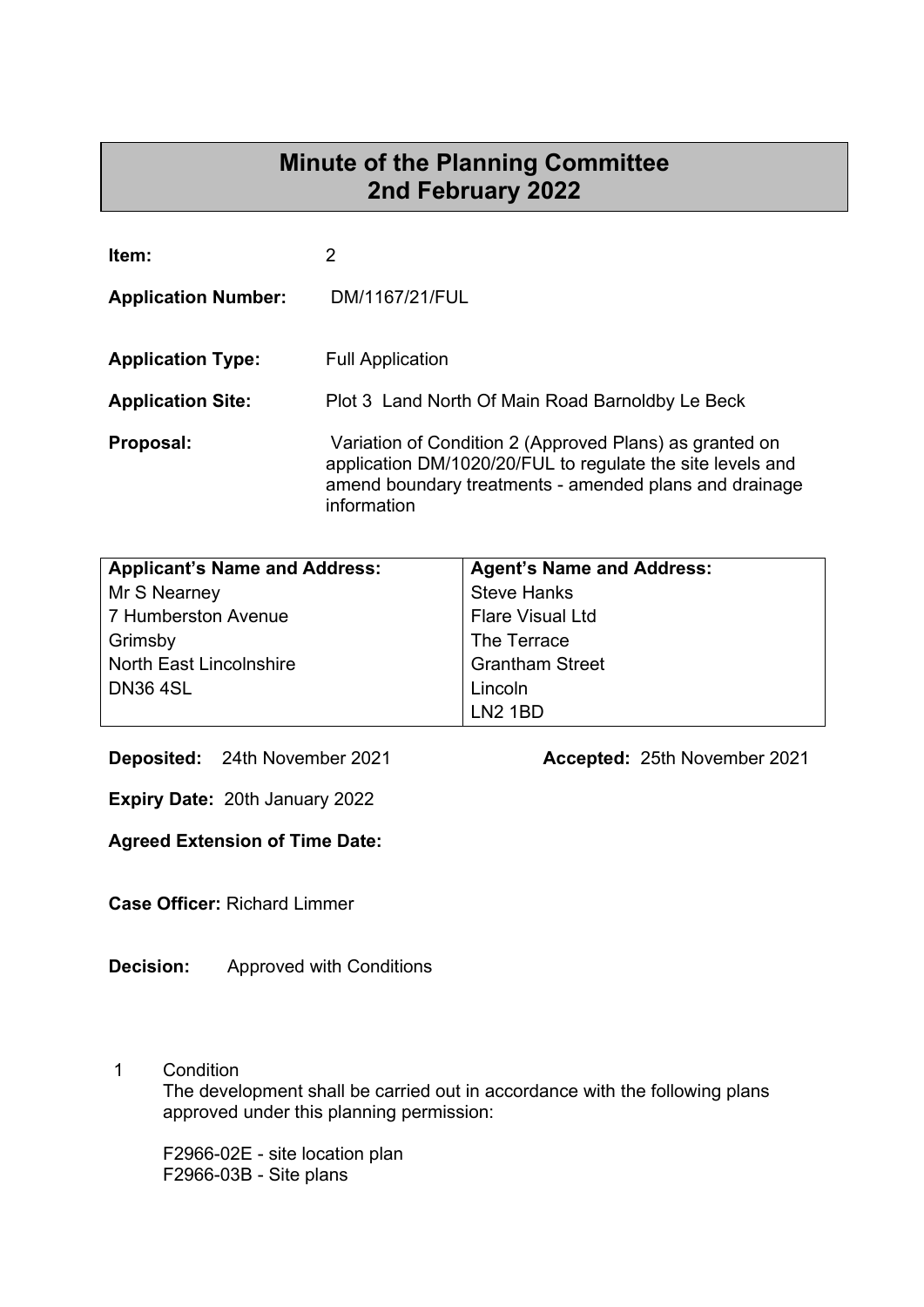F2966-04A - Site sections

 Plans approved under DM/1020/20/FUL: F2966-A1-01E - Proposed Plans and Elevations (plot 3)

And the following plans on application ref: DM/0311/20/FUL:

 RD3856-01A site location plan RD3856-02 existing block plan RD3856-03 proposed block plan (excluding plot 3) RD3856-04B plot 1 plans and elevations RD3856-05A plot 2 plans and elevations RD3856-07 garage plans and elevations

Reason

For the avoidance of doubt and in the interests of proper planning.

#### 2 Condition

 The development shall be built out in accordance with the materials detailed in document ref: RD3856-LA09-02-17 and on the plan ref:F2966-A1-01E (for plot 3) unless otherwise agreed in writing with the Local Planning Authority.

#### Reason

 To protect the appearance of the area in accordance with Policy 5 of the North East Lincolnshire Local Plan 2013-2032.

# 3 Condition

 Plot 3 shall be built out in accordance with the surface water drainage scheme detailed on plan referenced F2966-03B. The drainage infrastructure and retaining walls shall be fully installed prior to the first occupation of the dwelling and thereafter so retained.

 Plots 1, 2 and 3 shall be built out in accordance with the surface water drainage plan ref: 1115-1107-CIV-10-B (approved under DM/0311/20/FUL) and implemented prior to occupation of any dwelling unless otherwise agreed in writing with the Local Planning Authority.

#### Reason

 In the interests of flood risk and sustainable drainage in accordance with Policy 33 of the North East Lincolnshire Local Plan 2013-2032.

# 4 Condition

 The development shall be built out in strict accordance with the Construction Management Plan ref: RD3856-LA22-04-20 (dated July 2020) approved under planning application ref: DM/0311/20/FUL, unless otherwise agreed in writing by the Local Planning Authority.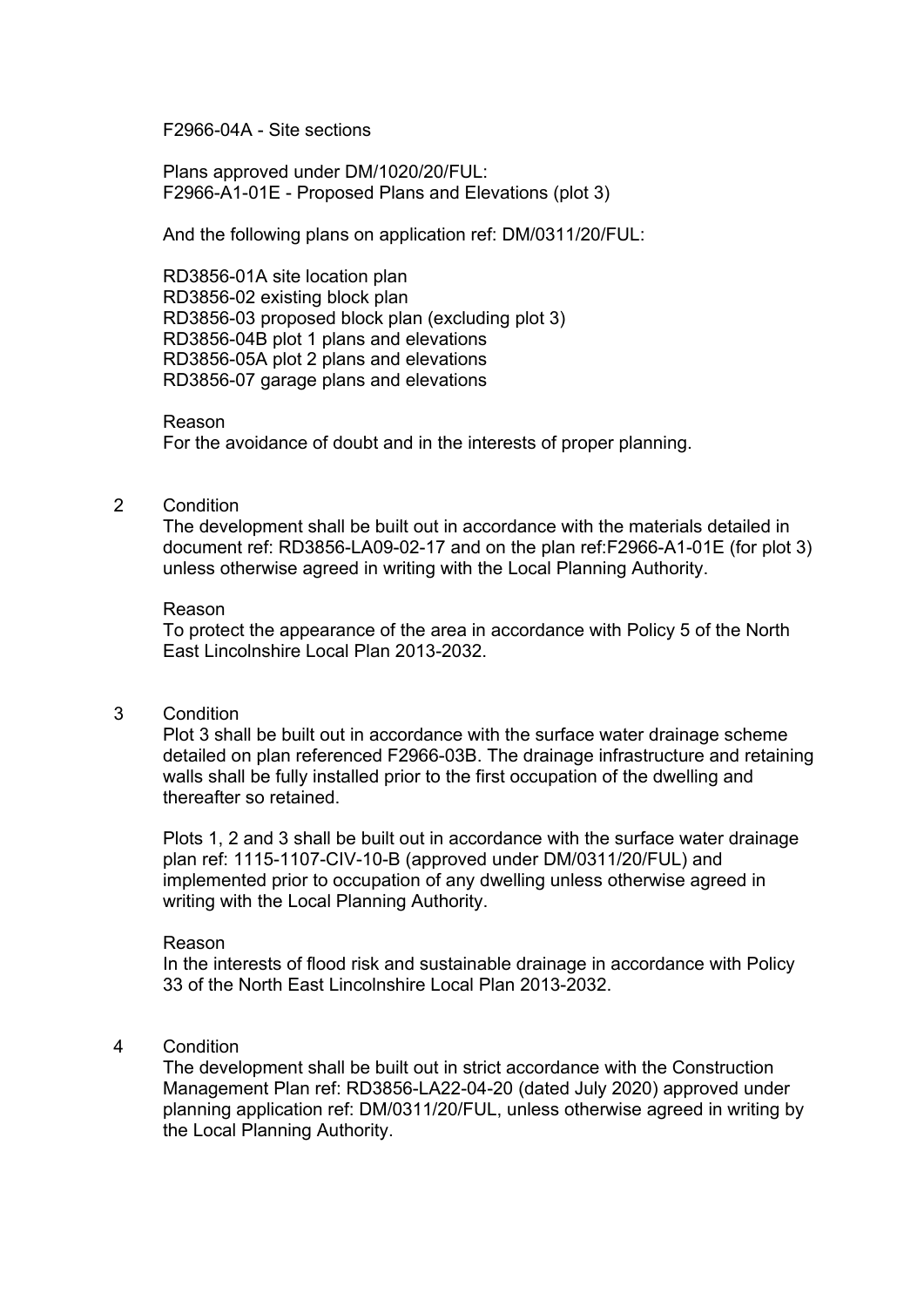#### Reason

 To protect the residential amenities of the neighbouring properties in accordance with Policy 5 of the North East Lincolnshire Local Plan 2013-2032.

#### 5 Condition

 The landscaping scheme detailed on plans ref: F2966-03B and RD3856-09A (approved under DM/0311/20/FUL) shall be fully completed within 12 months of all of the properties being first occupied and be maintained thereafter in accordance with the details on the plan unless otherwise agreed in writing by the Local Planning Authority. Any losses within the first 5 years of the scheme being finished shall be fully replaced in the next planting season.

#### Reason

 To protect the visual appearance of the area in accordance with Policy 5, 22 and 42 of the North East Lincolnshire Local Plan 2013-2032.

# 6 Condition

 The access road and driveways shall be constructed in accordance with the details shown on plan ref: 1115-1107-CIV-30A and managed thereafter in accordance with the management plan ref: RD3856-08 as approved under planning application ref: DM/0311/20/FUL. Unless otherwise agreed in writing by the Local Planning Authority.

#### Reason

 In the interests on highway amenity in accordance with Policy 5 of the North East Lincolnshire Local Plan 2013-2032.

7 Condition

 Notwithstanding the Town and Country Planning (General Permitted Development) Order 1995 (or any statutory amendment thereto), no development under Schedule 2 Part 1, Class B shall be permitted on the dwelling on plot 1.

#### Reason

 To protect residential amenity in accordance with Policy 5 of the North East Lincolnshire Local Plan 2013-2032.

# 8 Condition

 If during development contamination not previously considered is identified, then the Local Planning Authority shall be notified immediately and no further work shall be carried out until a method statement detailing a scheme for dealing with the suspect contamination has been submitted to and agreed in writing with the Local Planning Authority. Remediation shall be undertaken in accordance with the details approved.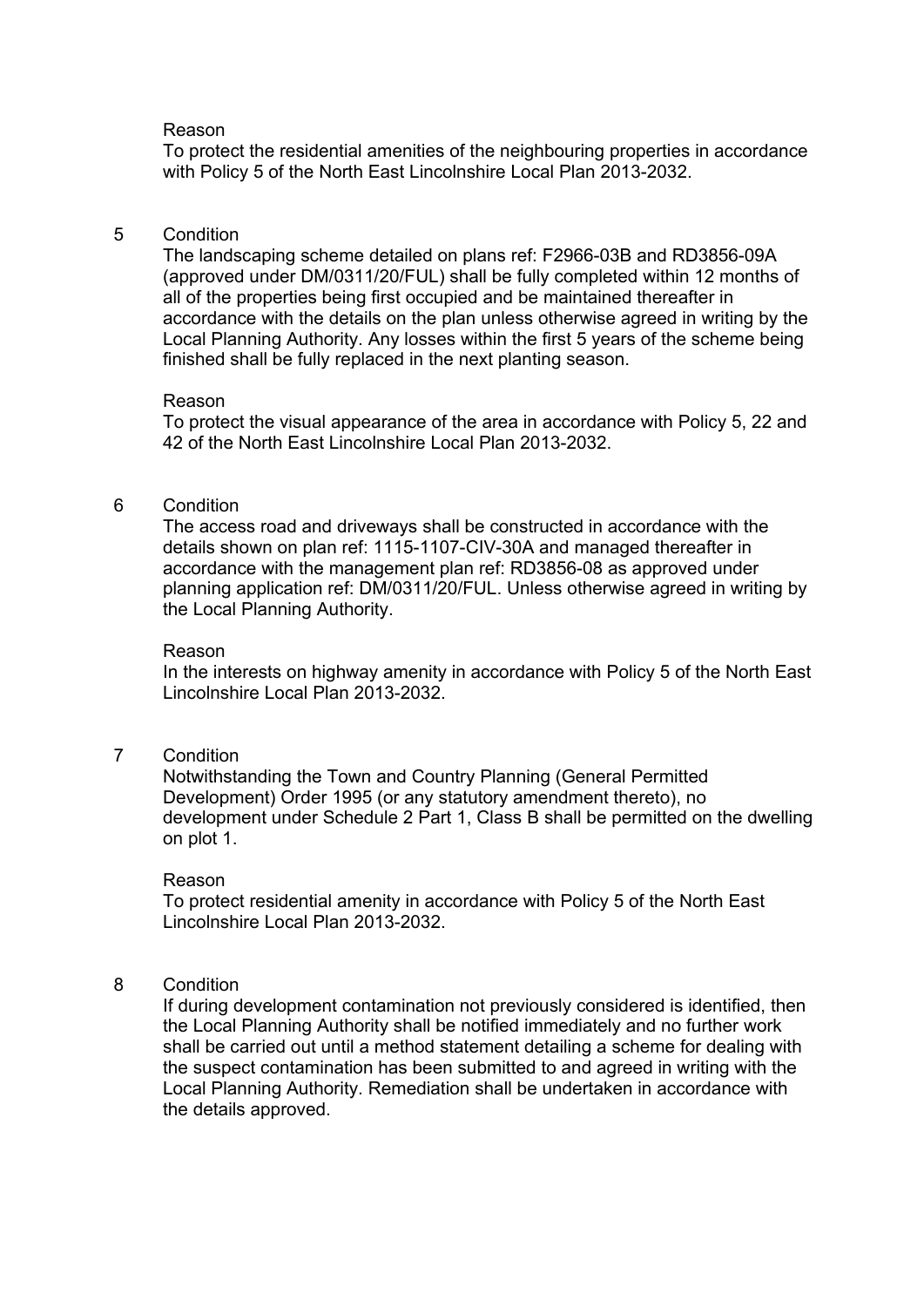#### Reason

 To ensure that any previously unconsidered contamination is dealt with appropriately in accordance with Policy 5 of the North East Lincolnshire Local Plan 2013-2032.

#### 9 Condition

 Prior to the first occupation of the hereby approved dwelling (plot 3 only) the roof lights in the side roof slope of plot 3 (as detailed on plan ref: F2966-A1-01E) shall be obscurely glazed to a minimum of level 4 as measured on the Pilkington Scale and shall thereafter be so retained.

#### Reason

 To protect the amenities of neighbouring dwellings in accordance with Policy 5 of the North East Lincolnshire Local Plan 2013-2032 (adopted 2018).

# **Informatives:-**

1 Reason for Approval

The Local Planning Authority has had regard to development plan policies and especially those in the North East Lincolnshire Local Plan. The proposal would not harm the area character or residential amenity and is acceptable under all other planning considerations. This proposal is approved in accordance with the North East Lincolnshire Local Plan 2013-2032 (adopted 2018).

# 2 Added Value Statement Article 31(1)(cc) Statement - Positive and Proactive Approach No problems have arisen during consideration of this application that have required working directly with the applicant to seek solution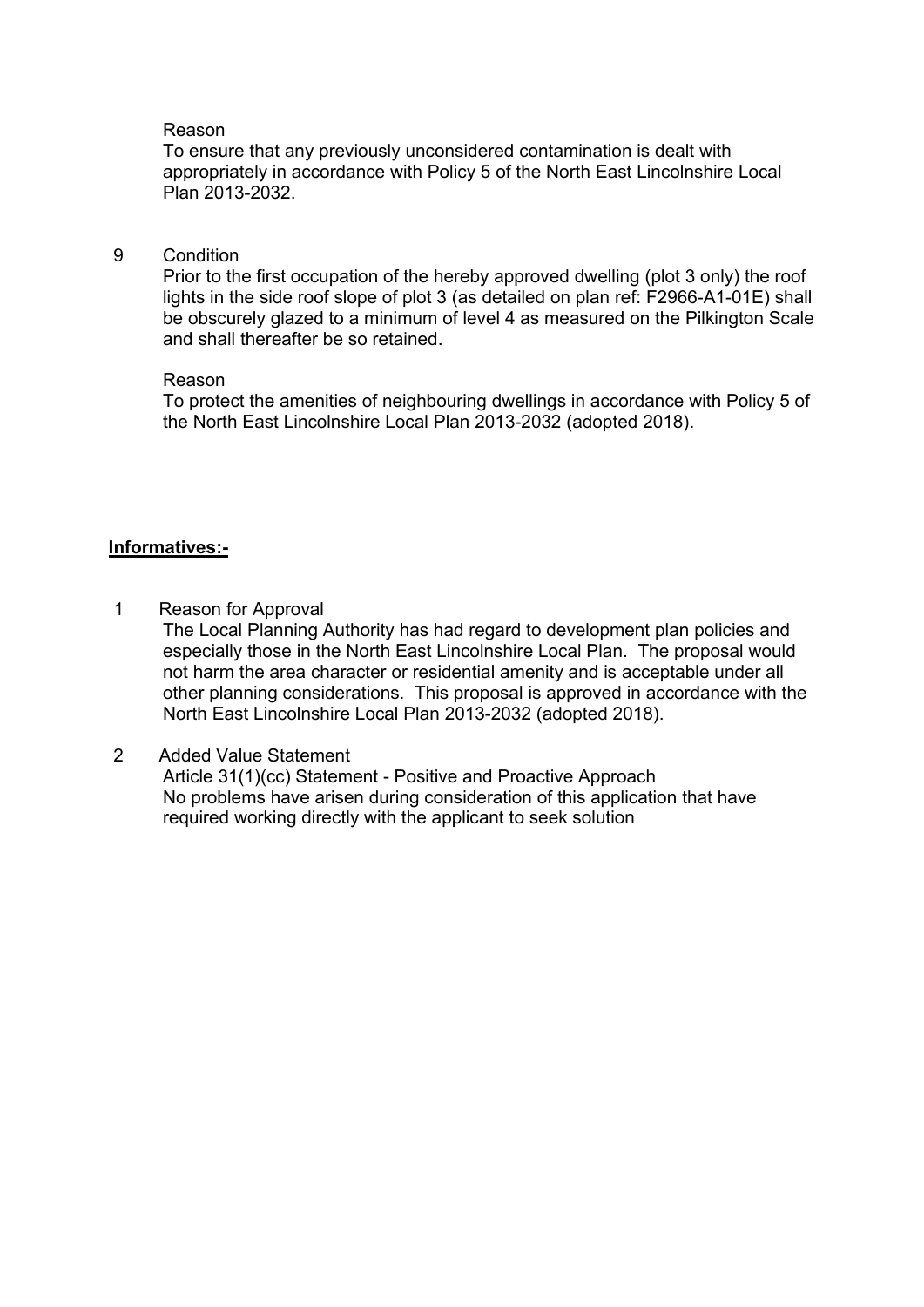| Item:                      | 3                                                                                                                                                                |
|----------------------------|------------------------------------------------------------------------------------------------------------------------------------------------------------------|
| <b>Application Number:</b> | DM/1125/21/FUL                                                                                                                                                   |
| <b>Application Type:</b>   | <b>Full Application</b>                                                                                                                                          |
| <b>Application Site:</b>   | Waterside Cottage 28 Phillips Lane Laceby North East<br>Lincolnshire                                                                                             |
| Proposal:                  | Erection of conservatory to rear, erection of a detached car<br>port, conversion and alterations of barn to living space and<br>installation of four roof lights |

| <b>Applicant's Name and Address:</b> | <b>Agent's Name and Address:</b> |
|--------------------------------------|----------------------------------|
| Mr And Mrs Townend                   |                                  |
| <b>Waterside Cottage</b>             |                                  |
| 28 Phillips Lane                     |                                  |
| Laceby                               |                                  |
| <b>North East Lincolnshire</b>       |                                  |
| <b>DN377BL</b>                       |                                  |

**Deposited:** 3rd November 2021 **Accepted:** 30th November 2021

**Expiry Date:** 25th January 2022

**Agreed Extension of Time Date:** 4th February 2022

**Case Officer:** Richard Limmer

**Decision:** Approved with Conditions

1 Condition

 The development hereby permitted shall begin within three years of the date of this permission.

# Reason

To comply with S.91 of the Town and Country Planning Act 1990.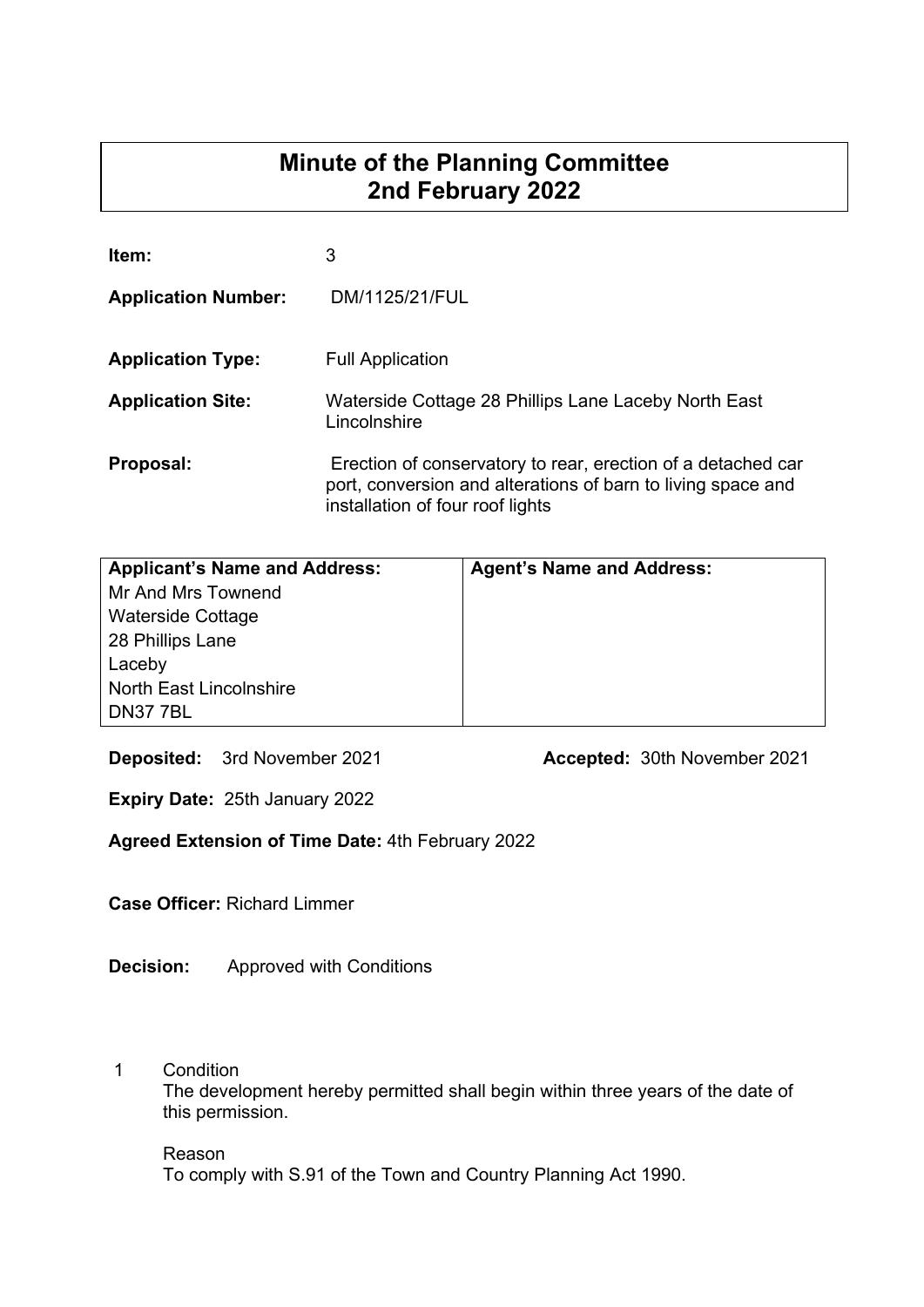The development shall be carried out in accordance with the following plans:

- C1 Site location plan
- C2 Rev 1 Existing block plan
- C3 Rev 1 Proposed block plan
- D1 Proposed plans and elevations
- E1 Existing north elevations
- E11 Existing north elevations
- E4 Existing east elevations
- E7 Existing barn elevations
- E9 Existing south elevations
- F3 Existing and proposed floor plans
- E10 Proposed south elevations
- E12 Proposed west elevations
- E2 Proposed north elevations
- E3 Proposed north elevations
- E5 Proposed east elevations
- E6 Proposed east elevations
- E8 Proposed barn elevations
- F2 Proposed floor plans

Proposed barn elevations

Proposed conservatory plans

# Reason

For the avoidance of doubt and in the interests of proper planning.

3 Condition

 No development shall commence on the hereby approved conservatory or carport until a scheme for the provision of surface water drainage has been submitted to and approved in writing by the Local Planning Authority. The development shall then be built out in accordance with the approved details.

#### Reason

 To prevent an increased risk of flooding by ensuring the provision of a satisfactory means of surface water disposal in accordance with Policy 33 of the North East Lincolnshire Local Plan 2013-2032 (adopted 2018).

4 Condition

 No demolition or construction work shall be carried out on or before 08:00 or after 18:00 Mondays to Fridays inclusive, before 08:00 or after 13:00 on Saturdays and at any time on Sundays or Bank Holidays.

# Reason

 To protect the amenities of nearby residents in accordance with Policy 5 of the North East Lincolnshire Local Plan 2013-2032 (adopted 2018).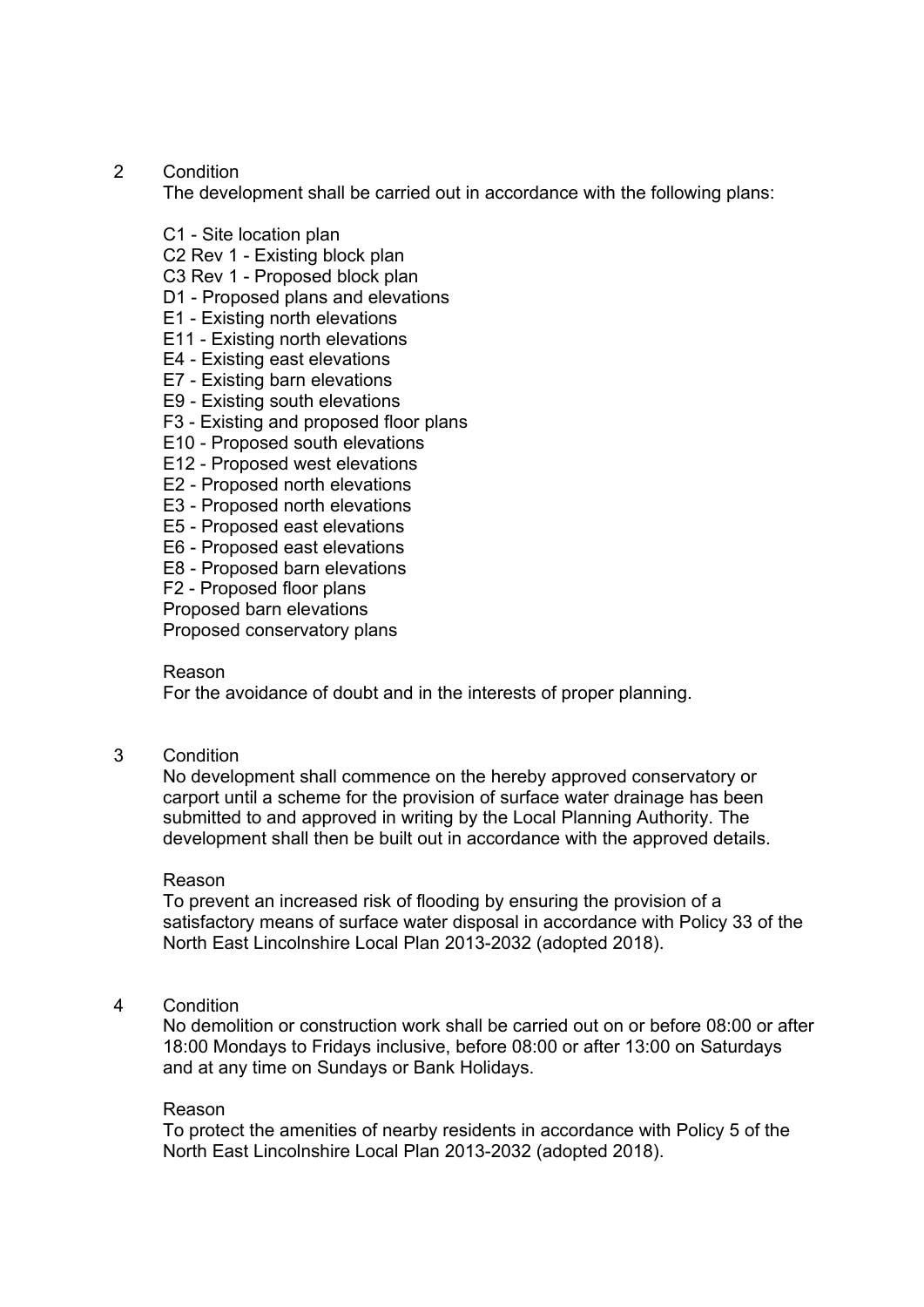A method statement including details of noise and dust reduction measures to be employed during the course of construction shall be submitted and agreed with the Local Planning Authority prior to commencement of development. The techniques shall be applied as agreed.

#### Reason

 To ensure that noise levels and dust emissions arising from the development are within acceptable levels, and in the interests of amenity in accordance with Policy 5 of the North East Lincolnshire Local Plan 2013-2032 (adopted 2018).

# 6 Condition

 Development shall not begin on the hereby approved conservatory or carport until full details of all external materials, including sectional drawings of all windows and doors, to be used in construction of the buildings have been submitted to and approved in writing by the Local Planning Authority. The development shall then only be built out in accordance with the approved details.

#### Reason

 To ensure the development has an acceptable external appearance and is in keeping with the visual amenity and character of the listed building and wider area in accordance with Policies 5 and 39 of the North East Lincolnshire Local Plan 2013-2032 (adopted 2018).

# 7 Condition

 Prior to the installation of the hereby approved roof lights, full details, including samples if so required, of the proposed roof lights shall be submitted to and approved in writing by the Local Planning Authority. The roof light(s) shall be installed in accordance with the approved details and thereafter so maintained.

# Reason

 In the interests of the architectural and visual integrity of the overall development and the character and visual amenity of this part of the host listed building in accordance with Policy 39 of the North East Lincolnshire Local Plan 2013-2032 (adopted 2018).

# **Informatives:-**

1 Reason for Approval

The Local Planning Authority has had regard to development plan policies and especially those in the North East Lincolnshire Local Plan. The proposal would not harm the area character or residential amenity and is acceptable under all other planning considerations. This proposal is approved in accordance with the North East Lincolnshire Local Plan 2013-2032 (adopted 2018).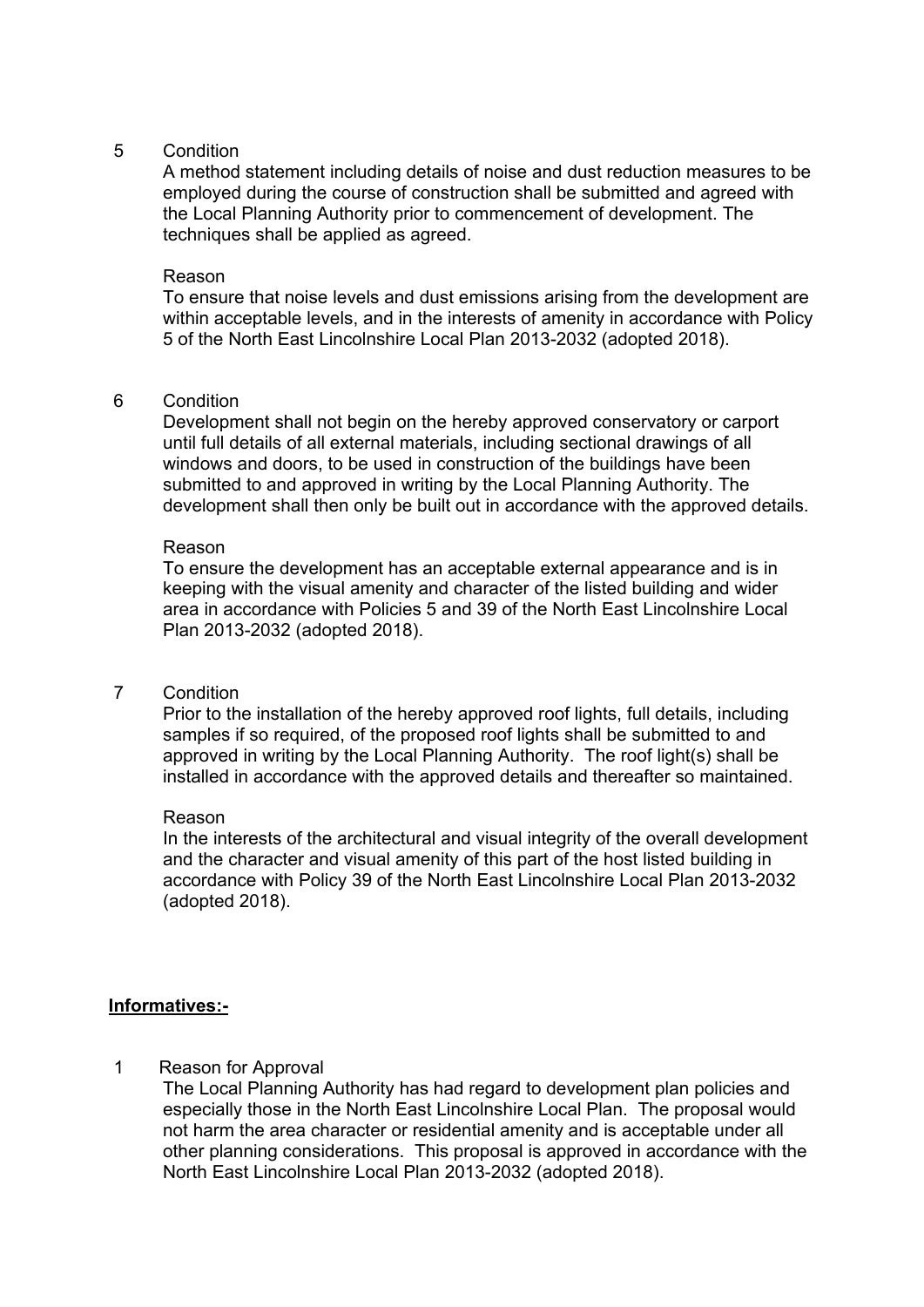# 2 Added Value Statement

Article 31(1)(cc) Statement - Positive and Proactive Approach In accordance with paragraph 187 of the National Planning Policy Framework, the Local Authority has worked in a positive and proactive manner with the applicant to seek solutions to problems arising, by providing pre-application advice.

# 3 Informative

 Please note that you may also require Building Regulations. You are advised to contact them in advance of work on site commencing (Tel: 01472 325959).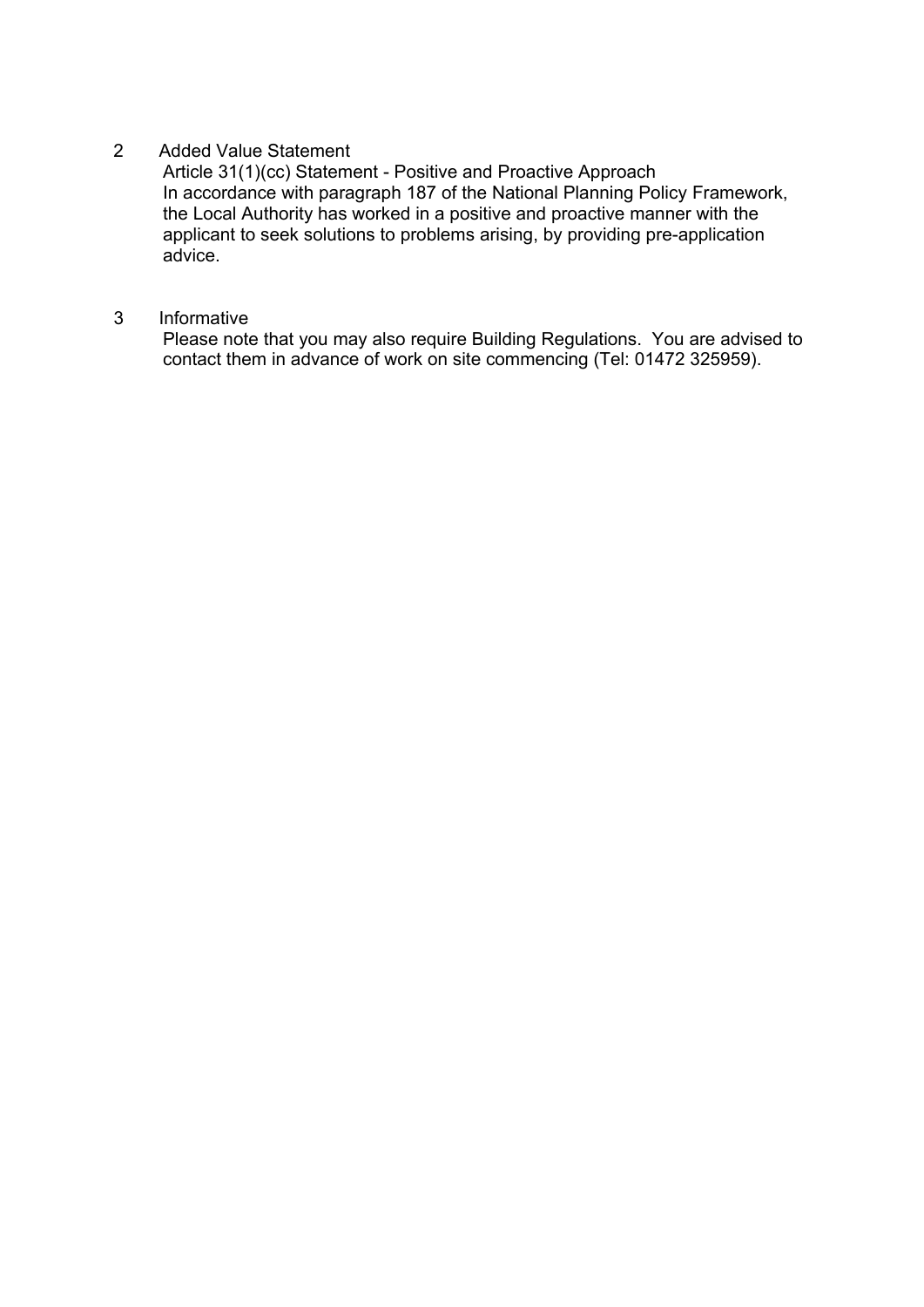| Item:                      | 4                                                                                                                                                                                                                                                                                                                                                                                                                                                                                                                                                           |
|----------------------------|-------------------------------------------------------------------------------------------------------------------------------------------------------------------------------------------------------------------------------------------------------------------------------------------------------------------------------------------------------------------------------------------------------------------------------------------------------------------------------------------------------------------------------------------------------------|
| <b>Application Number:</b> | DM/1127/21/LBC                                                                                                                                                                                                                                                                                                                                                                                                                                                                                                                                              |
| <b>Application Type:</b>   | <b>Listed Building Consent</b>                                                                                                                                                                                                                                                                                                                                                                                                                                                                                                                              |
| <b>Application Site:</b>   | Waterside Cottage 28 Phillips Lane Laceby North East<br>Lincolnshire                                                                                                                                                                                                                                                                                                                                                                                                                                                                                        |
| Proposal:                  | Listed building consent to convert barn from storage/utility to<br>living space, installation of four roof lights, insulation,<br>battening and plastering on the walls. Internal work to block<br>the interior entrance of the doorway on the West elevation of<br>the barn, keeping the door on the external wall for visual<br>purposes. Erection of a concrete and brick two layer base,<br>timber framed and timber car port with pan tile roof. Erection<br>of a concrete base, half brick walls with timber frame and<br>glazed conservatory to rear |

| <b>Applicant's Name and Address:</b> | <b>Agent's Name and Address:</b> |
|--------------------------------------|----------------------------------|
| Mr And Mrs Townend                   |                                  |
| <b>Waterside Cottage</b>             |                                  |
| 28 Phillips Lane                     |                                  |
| Laceby                               |                                  |
| <b>North East Lincolnshire</b>       |                                  |
| <b>DN377BL</b>                       |                                  |

**Deposited:** 3rd November 2021 **Accepted:** 30th November 2021

**Expiry Date:** 25th January 2022

**Agreed Extension of Time Date:** 4th February 2021

**Case Officer:** Richard Limmer

**Decision:** Approved with Conditions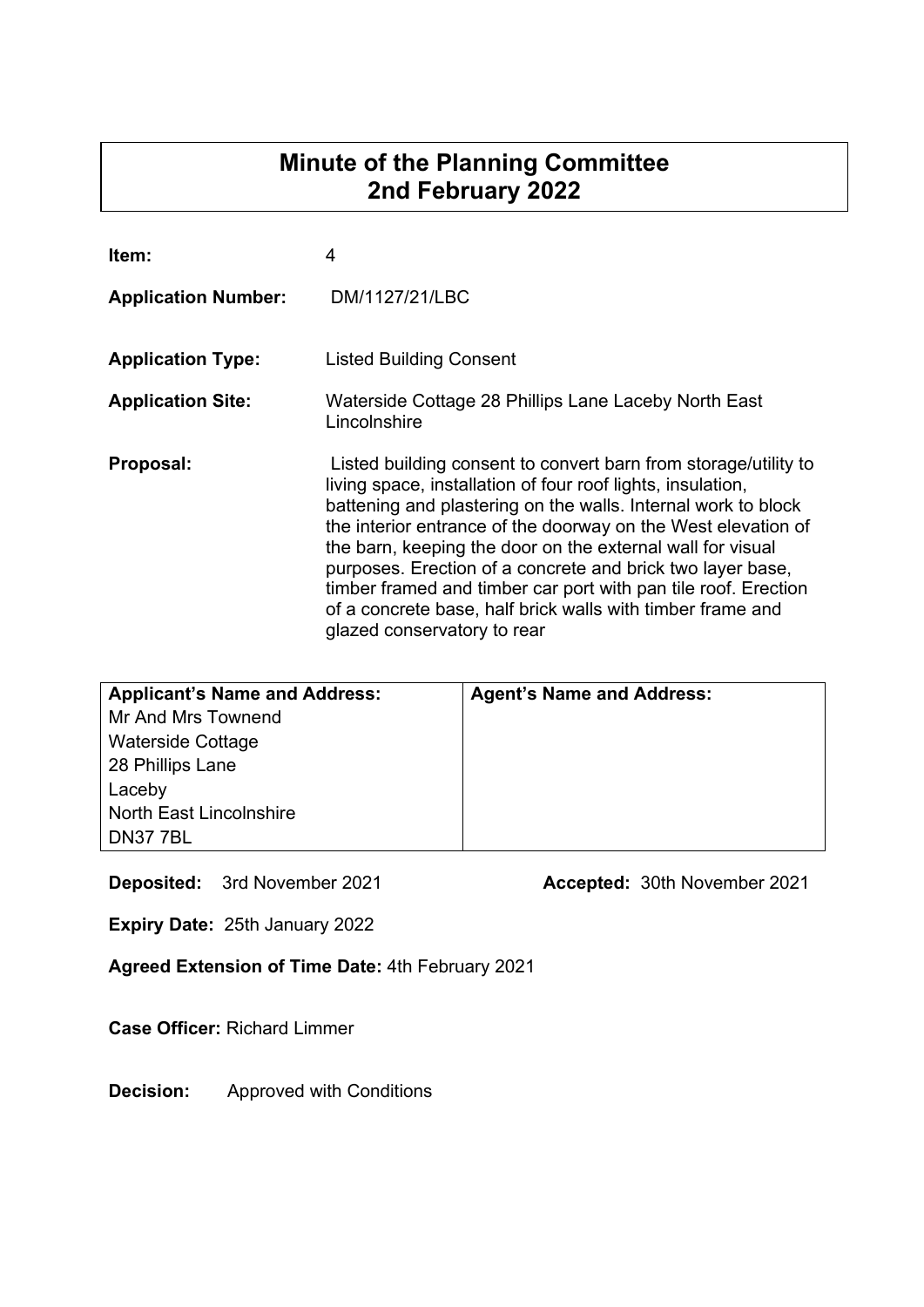The development hereby permitted shall begin within three years of the date of this permission.

#### Reason

 To comply with S.18 of the Planning (Listed Buildings and Conservation Areas) Act 1990.

## 2 Condition

The development shall be carried out in accordance with the following plans:

- C1 Site location plan
- C2 Rev 1 Existing block plan
- C3 Rev 1 Proposed block plan
- D1 Proposed plans and elevations
- E1 Existing north elevations
- E11 Existing north elevations
- E4 Existing east elevations
- E7 Existing barn elevations
- E9 Existing south elevations
- F3 Existing and proposed floor plans
- E10 Proposed south elevations
- E12 Proposed west elevations
- E2 Proposed north elevations
- E3 Proposed north elevations
- E5 Proposed east elevations
- E6 Proposed east elevations
- E8 Proposed barn elevations
- F2 Proposed floor plans

 Proposed barn elevations Proposed conservatory plans

# Reason

For the avoidance of doubt and in the interests of proper planning.

# 3 Condition

 Before development commences, full details, including samples if so required, of the proposed roof light(s) shall be submitted to and approved in writing by the Local Planning Authority. The roof light(s) shall be installed in accordance with the approved details and thereafter so maintained.

# Reason

 In the interests of the architectural and visual integrity of the overall development and the character and visual amenity the listed building in accordance with Policy 39 of the North East Lincolnshire Local Plan 2013-2032 (adopted 2018).